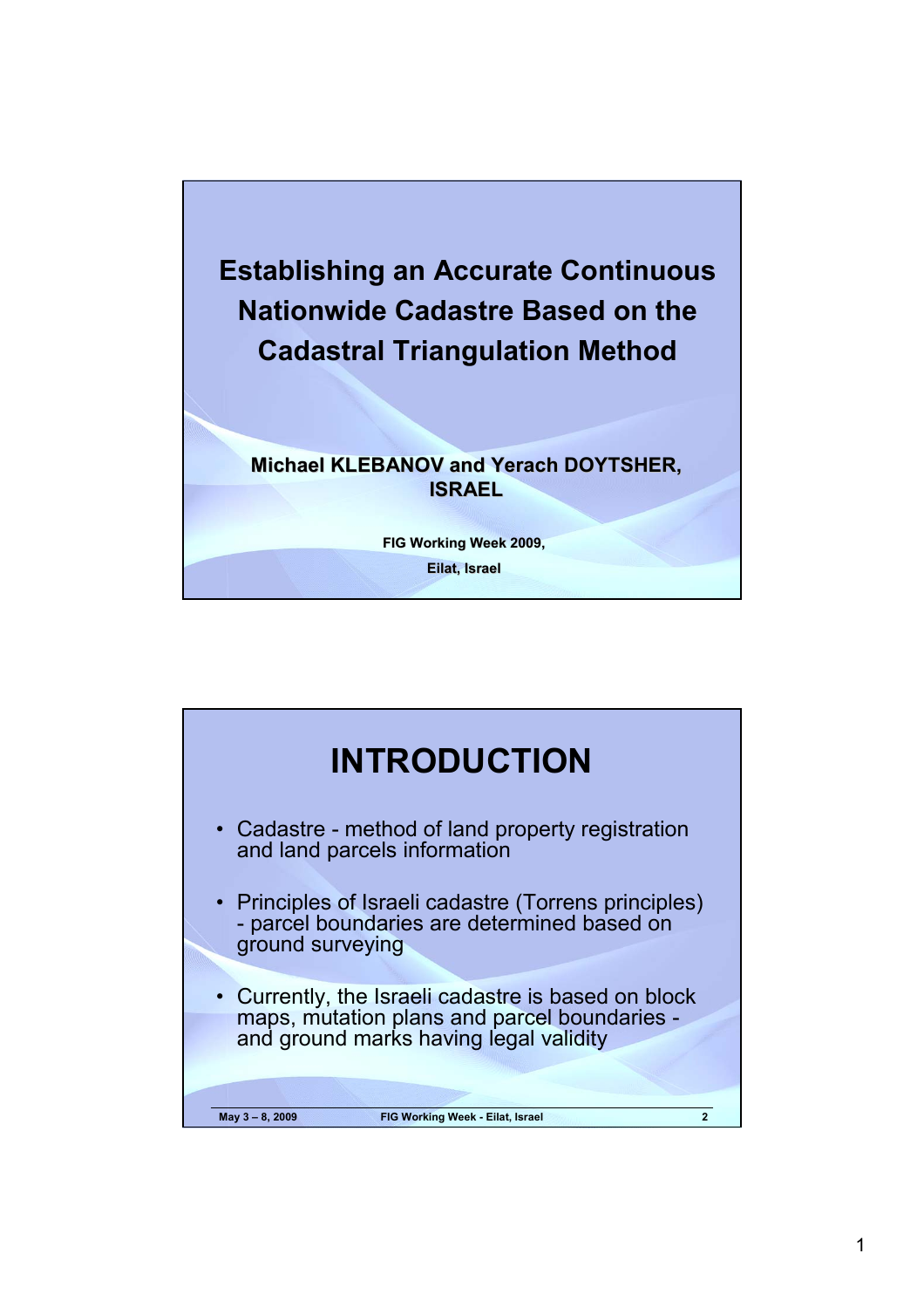

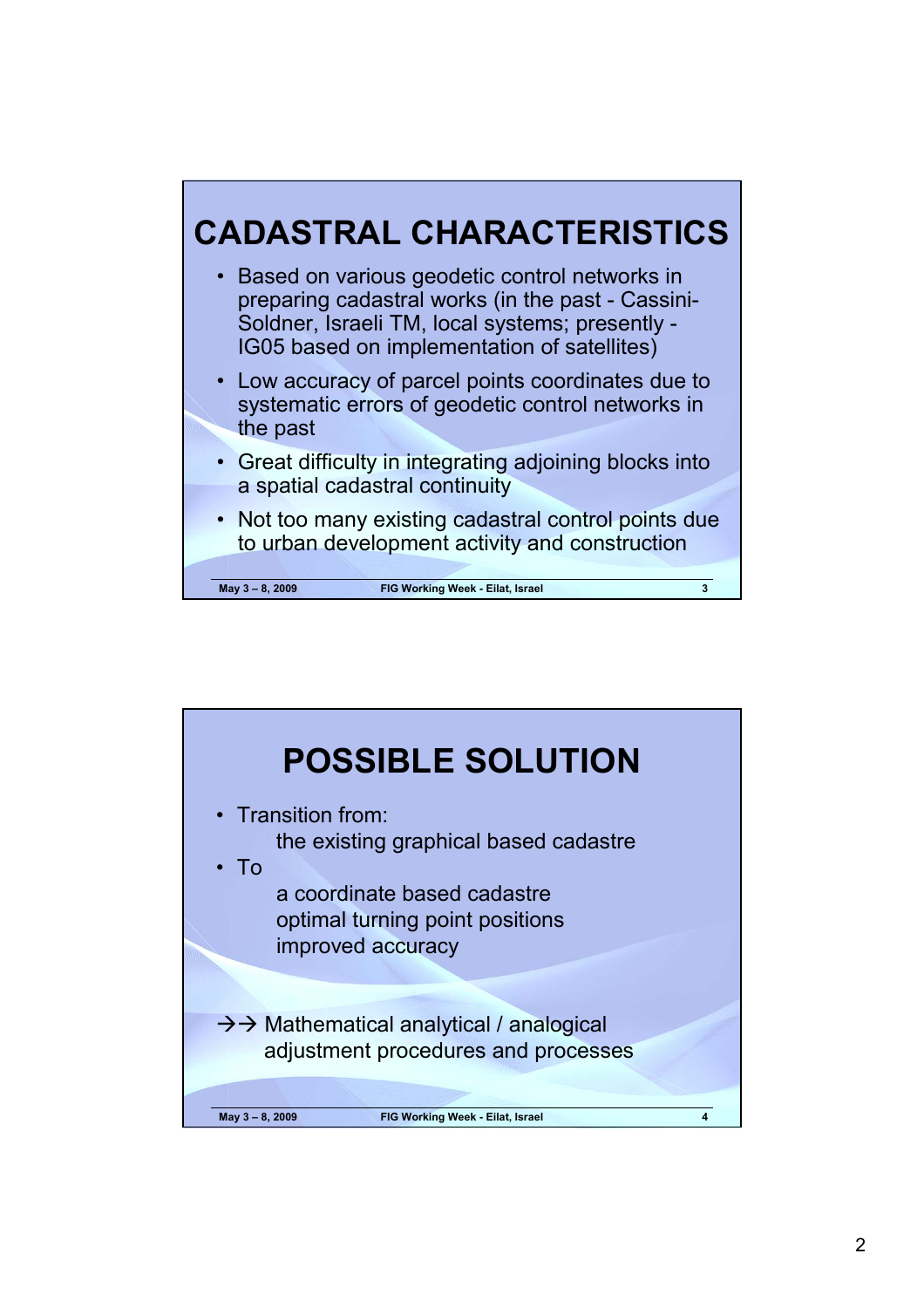

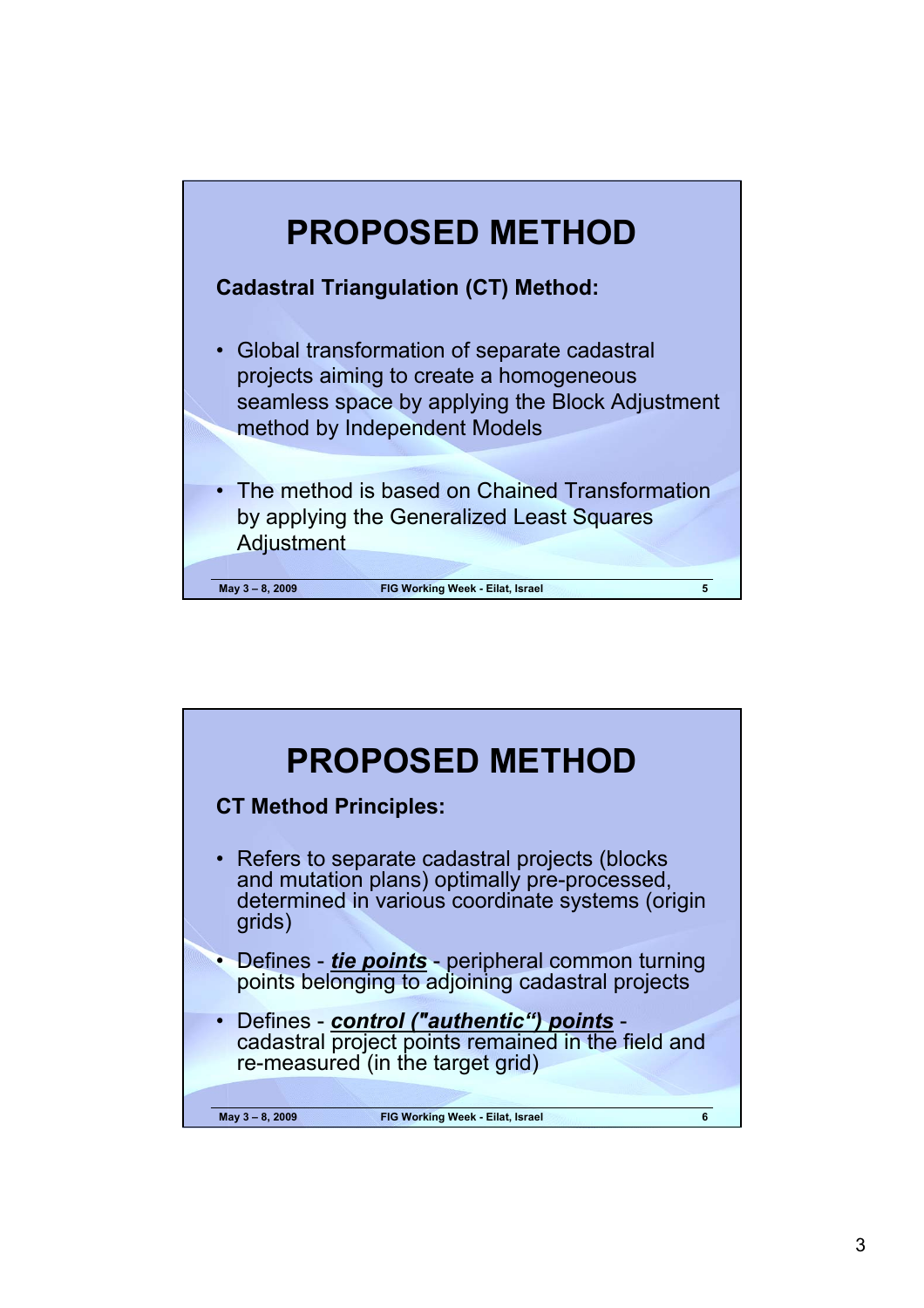

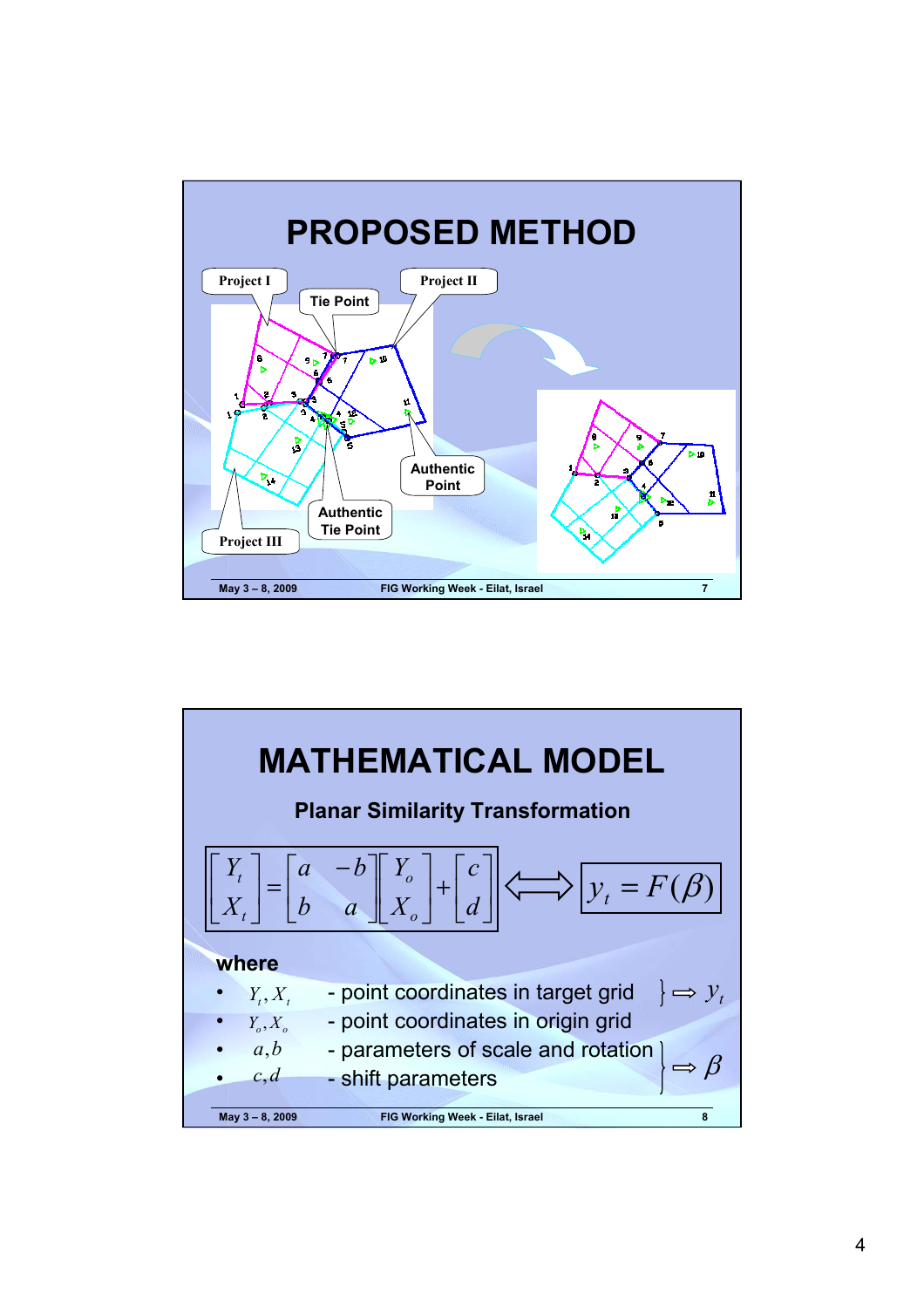

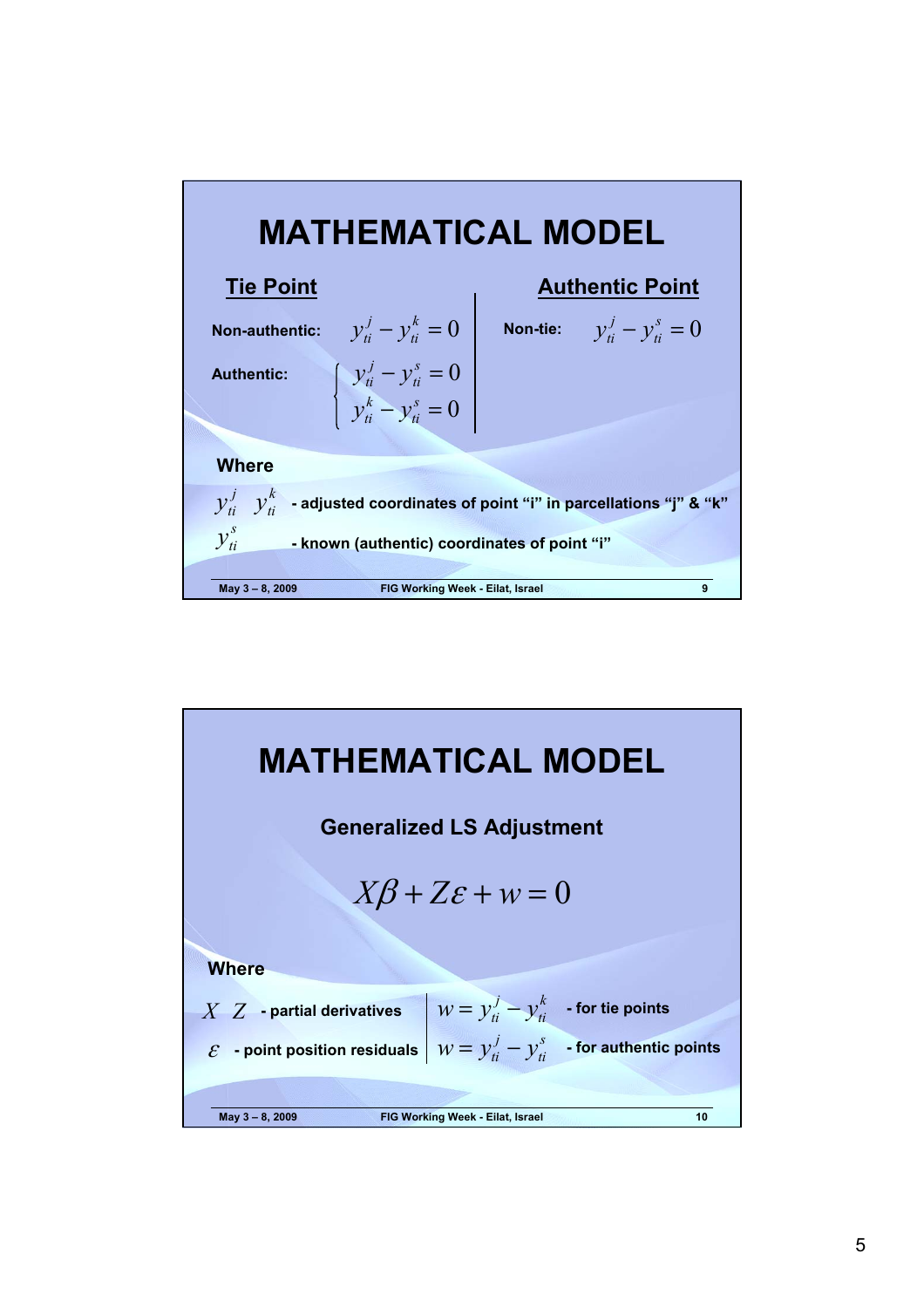

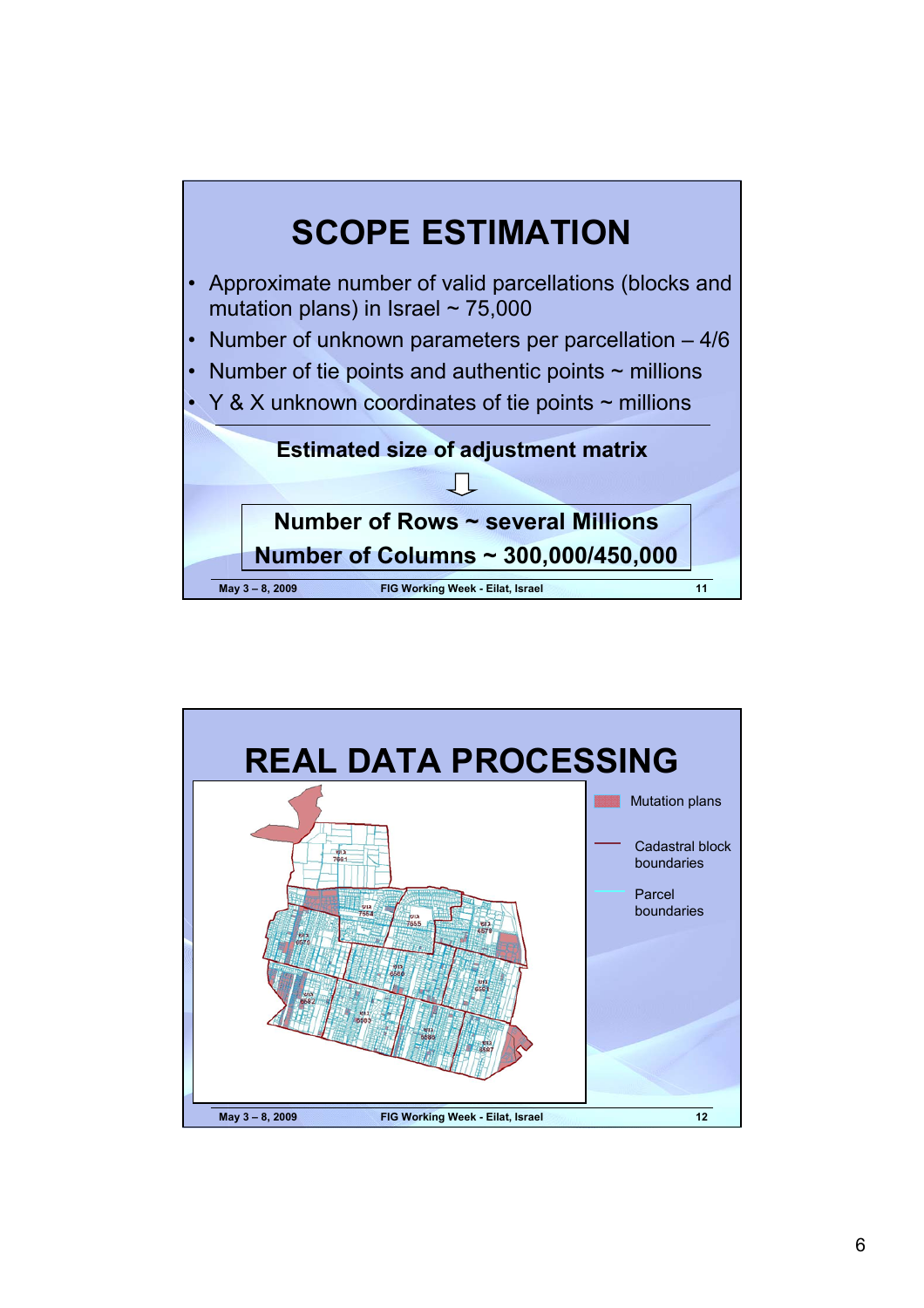

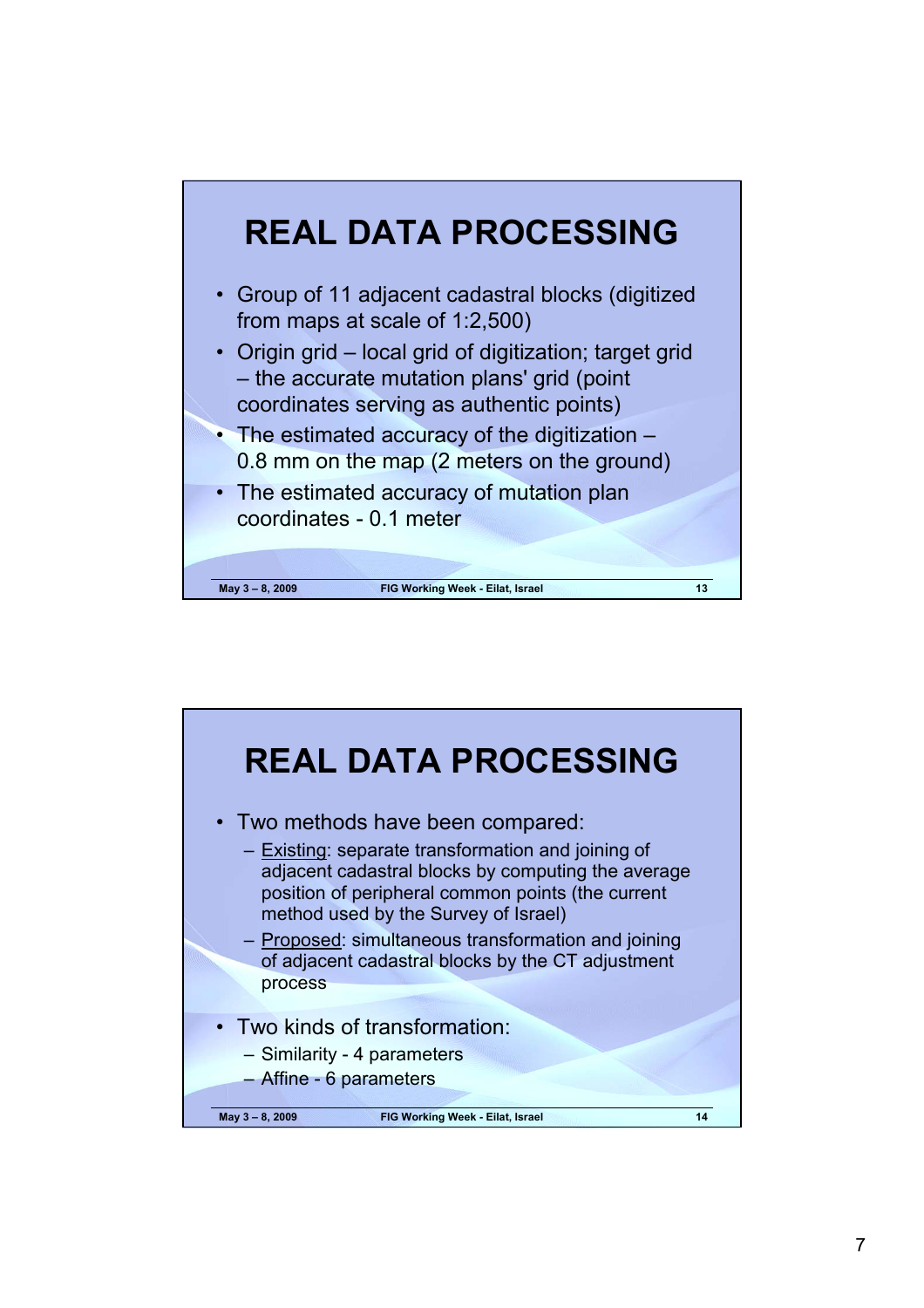| <b>REAL DATA PROCESSING</b>                                                                                                                                                                                                                                                         |                                     |                                    |                                  |                                    |                  |                                                     |                  |
|-------------------------------------------------------------------------------------------------------------------------------------------------------------------------------------------------------------------------------------------------------------------------------------|-------------------------------------|------------------------------------|----------------------------------|------------------------------------|------------------|-----------------------------------------------------|------------------|
|                                                                                                                                                                                                                                                                                     | <b>Type of</b><br>transformation    | <b>Existing method</b><br>(meters) |                                  | <b>Proposed method</b><br>(meters) |                  | <b>Improvement Ratio</b><br>(existing vs. proposed) |                  |
|                                                                                                                                                                                                                                                                                     |                                     | <b>MSE</b>                         | Max<br>residuals                 | <b>MSE</b>                         | Max<br>residuals | <b>MSE</b>                                          | Max<br>residuals |
|                                                                                                                                                                                                                                                                                     | <b>Similarity</b><br>(4 parameters) | 1.71                               | 5.15                             | 0.90                               | 2.20             | 1.9                                                 |                  |
|                                                                                                                                                                                                                                                                                     | <b>Affine</b><br>(6 parameters)     | 3.48                               | (13.04)                          | $\boxed{0.61}$                     | 1.38             | 5.7                                                 |                  |
| Notes:                                                                                                                                                                                                                                                                              |                                     |                                    |                                  |                                    |                  |                                                     |                  |
| 1. Residuals of the existing method - differences between positions of<br>transformed peripheral block points and their average positions; MSE -<br>sum of squared differences divided by number of points<br>2. Residuals and MSE of the proposed method - from adjustment process |                                     |                                    |                                  |                                    |                  |                                                     |                  |
|                                                                                                                                                                                                                                                                                     | May 3-8, 2009                       |                                    | FIG Working Week - Eilat, Israel |                                    |                  |                                                     | 15               |

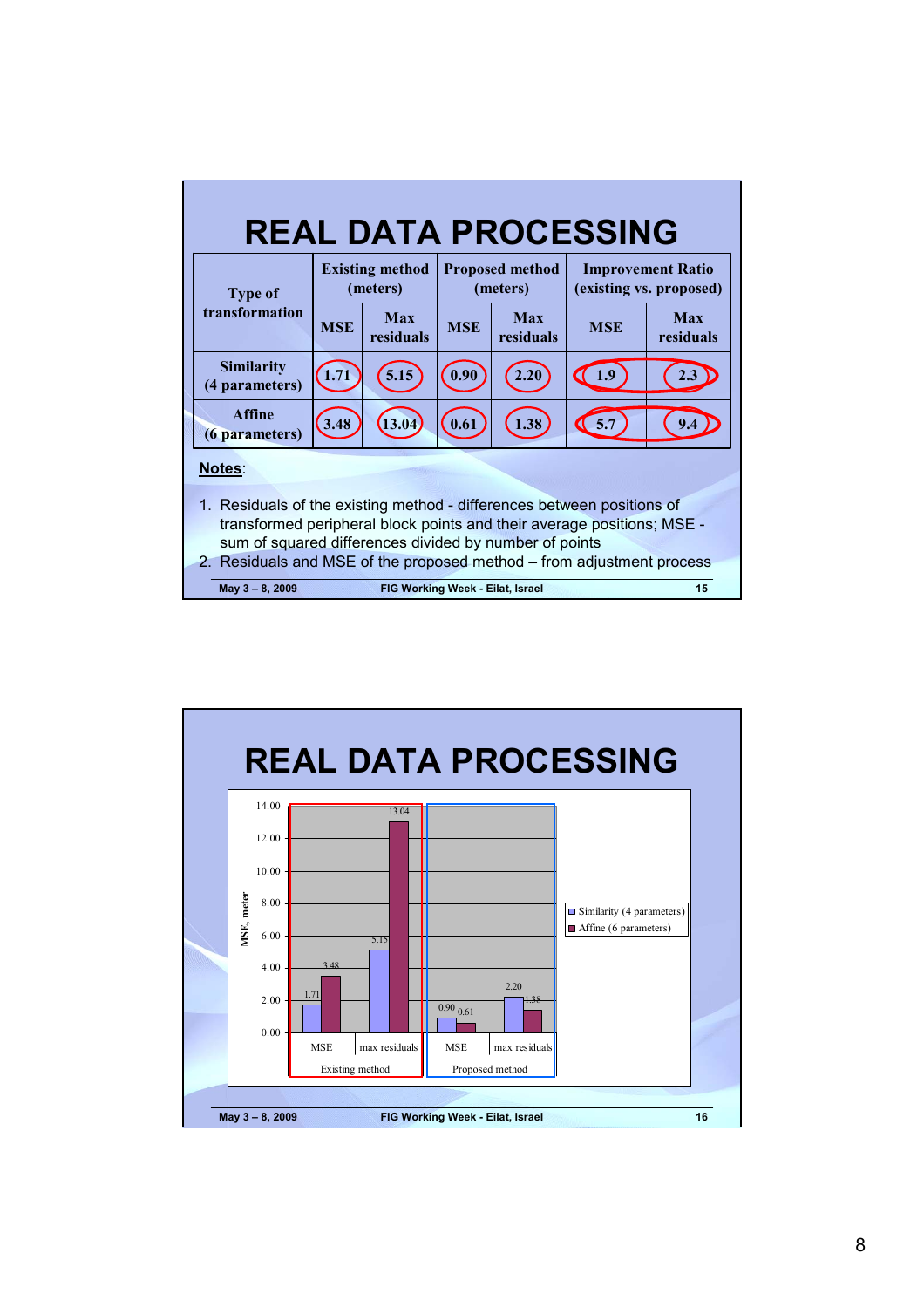